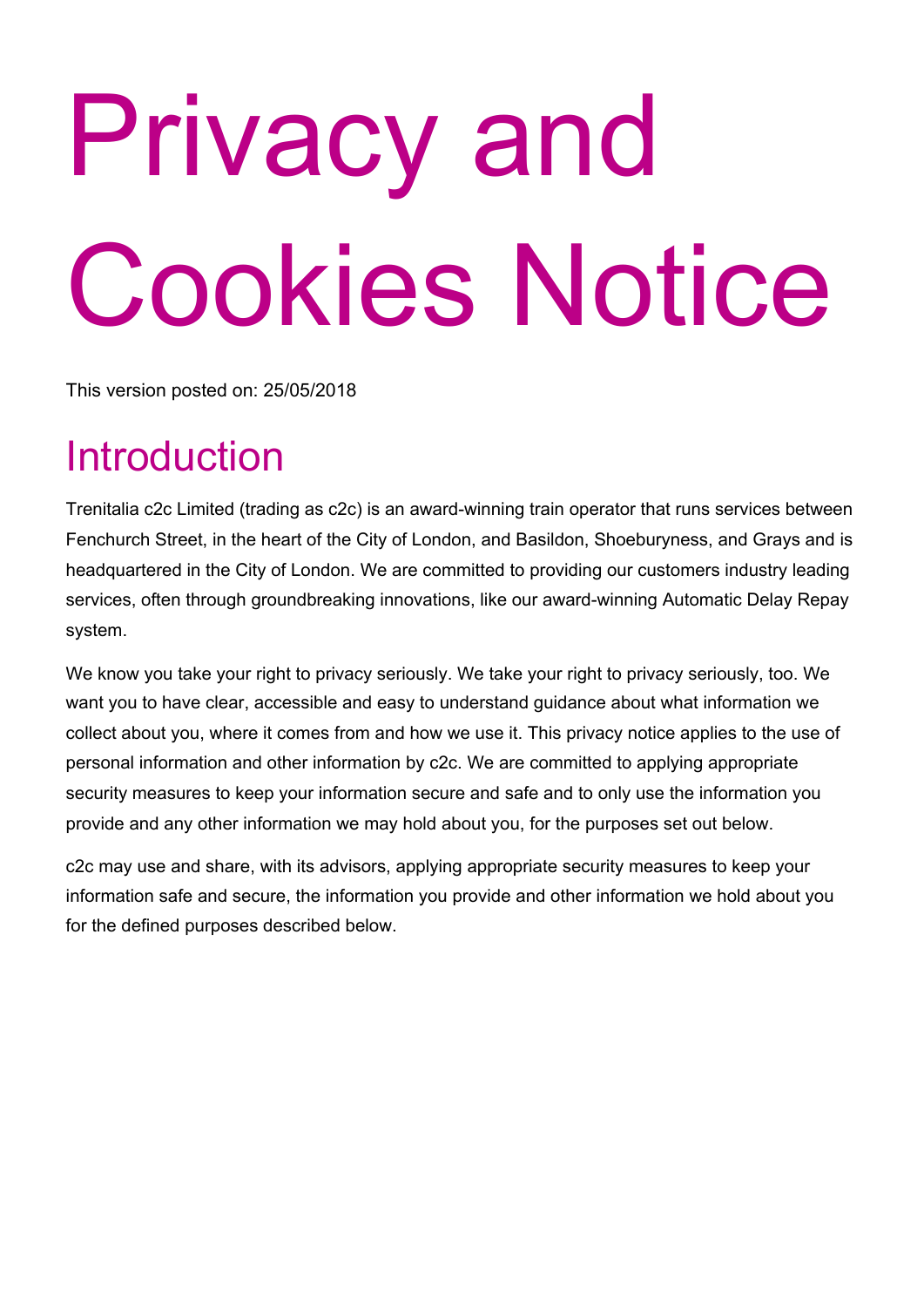# How we collect your personal information and how we use it.

Where c2c does request your personal information, in all cases we only request information which is necessary to provide you with the c2c services you have requested. With a few exceptions, the personal information we collect is limited to the sort of information we require to facilitate use of our various services, like; name, last name, home address, phone and or/ mobile number, date of birth and payment card information. We use this information to provide customers with our transportation and ticketing services. We do not sell personal information to anyone and only share it with third parties who are facilitating the delivery of c2c's services. If you are aged 13 or under, please get your parent or guardian's permission before you provide any personal information to us. Users without this consent are not allowed to provide us with personal information.

#### [Learn](https://www.c2c-online.co.uk/privacy-and-cookies-notice/#more) More

In addition to using your information for the purposes mentioned in this Privacy Notice, we may also use your personal information to monitor, improve and protect our products and services, work with our agents and business partners to improve the products and services we offer and to develop new products and services.

### 1. c2c website

You can browse the c2c website without disclosing any information about yourself.

Where we do request information from you, it is only information which we need to provide you with the service(s) you have requested. By entering your details in any fields requested, such as your name, email address, postal address, telephone or mobile number, or date of birth, you enable c2c to provide you with the service(s) you select and for market research, which allows us to understand how to provide a better service for all customers.

Also, as with most other websites, the c2c website collects certain information automatically and stores it in log files. The information may include internet protocol (IP) addresses, the region or general location where your computer or device is accessing the internet, browser type, operating system and other information about your visit, including the full URL to, through and from our site, tickets and/or journeys you viewed or searched for, page response times, download errors, length of visits to certain pages, page interaction information (such as scrolling, clicks, and mouse-overs), and methods used to browse away from the page. We use this information to help us design our site to better suit our customers' needs.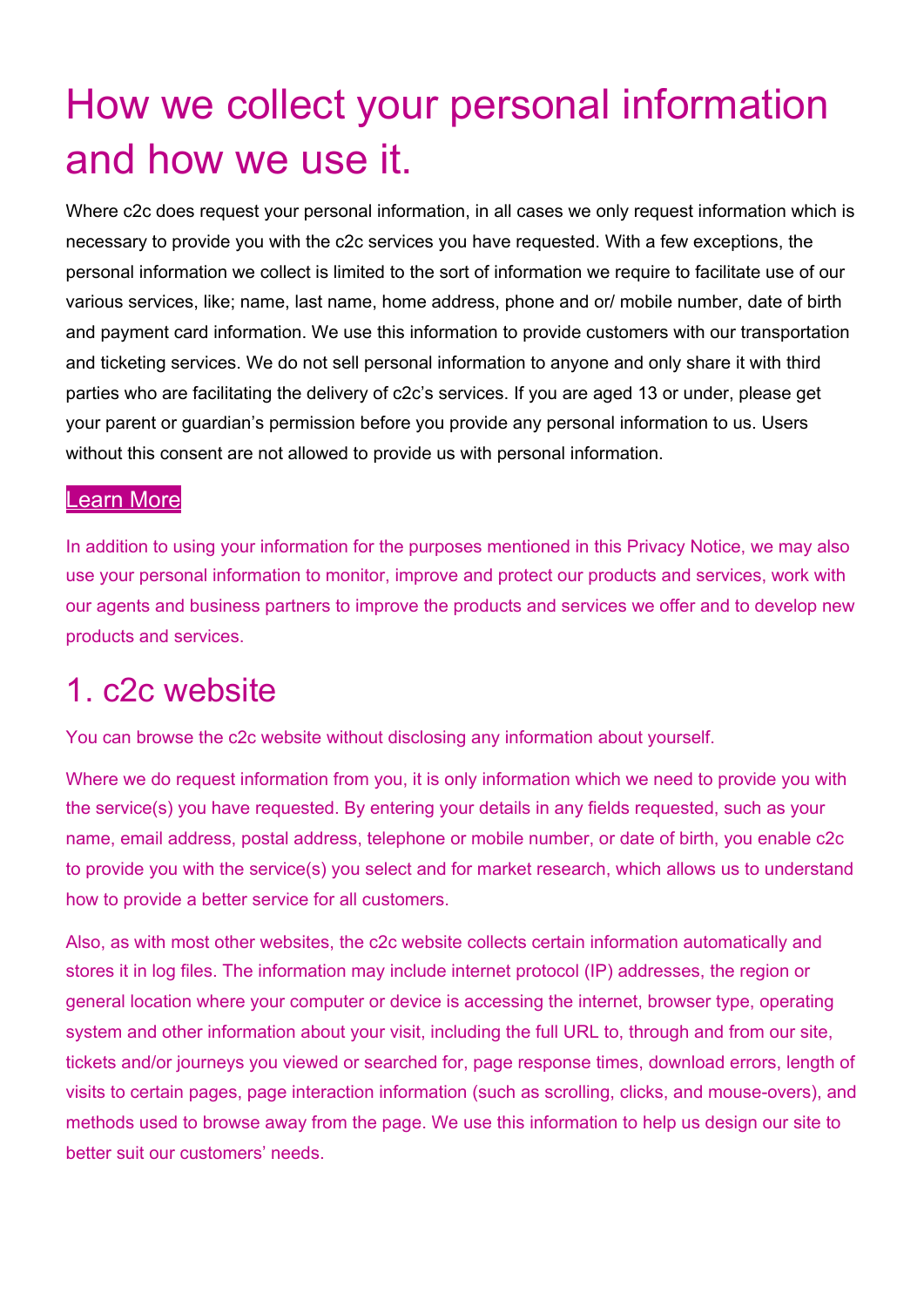We may also use your IP address, identification number, online identifier, operating system, browser information, location data and other similar identifying information required for your devices to communicate with websites and applications on the internet, including technical information from the devices you use to access c2c products and services to help diagnose problems with our server and to administer our website, analyse trends, track visitor movements and gather broad demographic information that assists us in identifying visitor preferences. Note that many devices will have their own privacy settings and notices under which they may collect your information, so you may wish to check your device settings to get details of such processing.

We will tell you if we would like to send you information about our services or products and give you the choice to opt-in. We will also give you the opportunity to easily opt-out at any time.

The c2c website also uses cookies. Further information on cookies can be found in the cookies section in this Notice.

### 2. Purchases

You may choose to purchase services through c2c using a payment card. Usually the payment card information is provided directly by the customer on the c2c website, ticket machine or ticket office. We will usually store this information on our payment system for business, fraud and other related lawful purposes.

### 3. c2c free WiFi and vista onboard entertainment

c2c offers customers the use of free wifi onboard c2c trains and at c2c stations. Registration is required with each device to use the service so we can analyse activity on our network to help block unauthorised or illegitimate content, in the detection and prevention of crimes, responding to statutory obligations or requests from the courts and enforcement authorities.

The personal information we collect includes title, name, email address and information about the device you are using, including IP address and unique identifiers.

### 4. c2c applications

You can use many of the features of the c2c Live app without the need to sign in. The c2c vista app is only functional when connected to the free c2c onboard WiFi. Some of the features of the c2c applications will require you to sign into a registered c2c account. By entering your details in any fields requested, including your title, name, email address, postal address and mobile number, you enable c2c to provide you with the service(s) you select. The apps may request permission to see your location, photos and videos as well as to take photos and videos with your device, the feature is optional. Denying the app these permissions will only affect your ability to send us pictures and or videos, for example, pictures of our stations which you want to bring to our attention.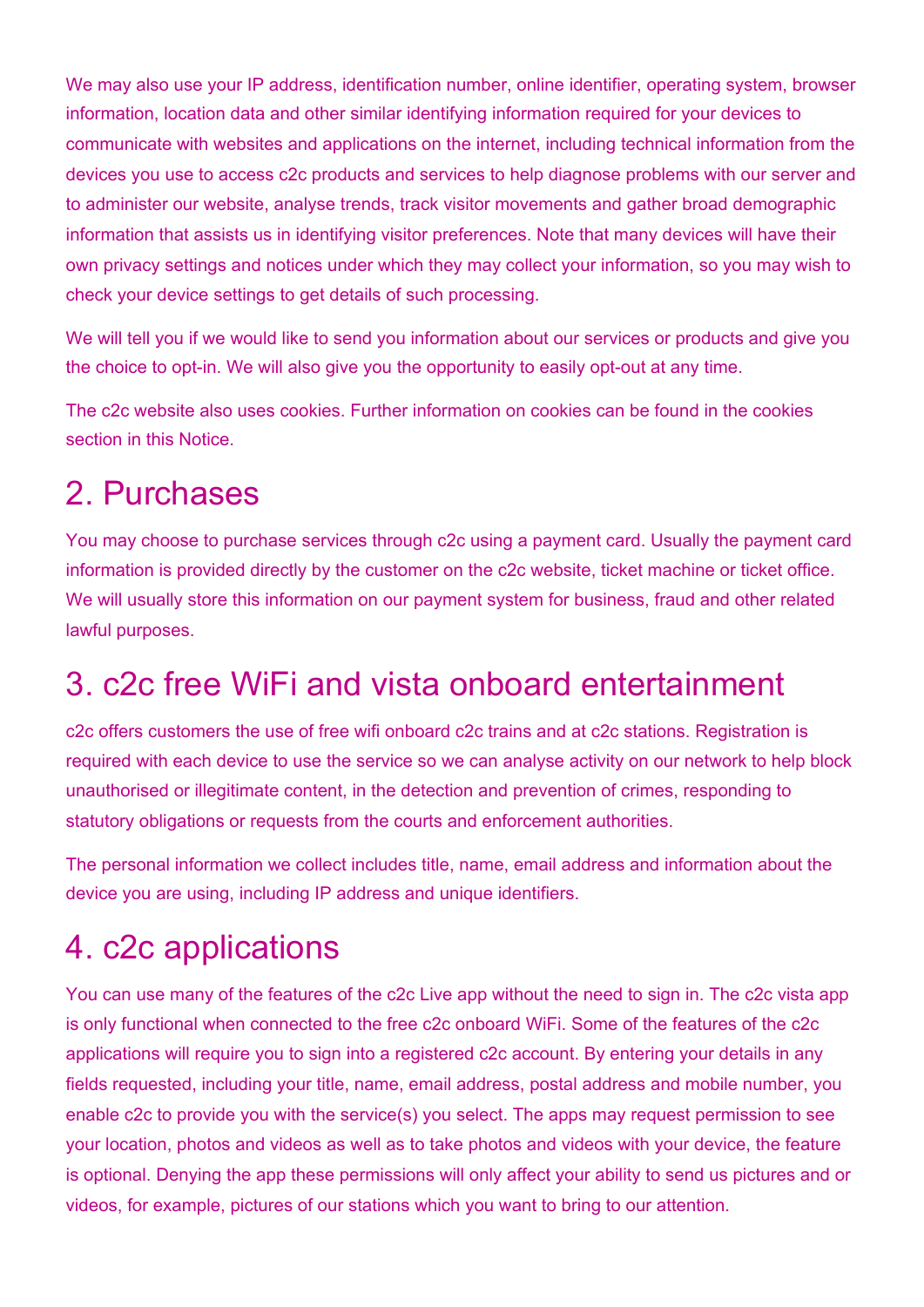# 5. Your communication with c2c

If you correspond with c2c by telephone, email, post, social media and other forms of correspondence, we may retain the information and use it to respond to your inquiry and/or keep a record of your query and/or complaint. We may also request information in order to help with your query, including name, email address, postal address, home or mobile number and c2c Smartcard number.

# 6. Secure Cycle Fob Scheme

Registering for the Secure Cycle Fob Scheme is optional. Should you choose to take advantage of this c2c service will collect your full name, address, telephone number and email address. This is strictly used to provide you with the service.

# 7. Priority Seat Badges

c2c offers a service to provide customers with "Priority Seat Badges". To ensure that only customers in need of this service are able to use it, if you request the service, in addition to the usual information, we may request sensitive personal medical information to assess whether the service is appropriate for you.

# 8. Loyalty scheme, competitions, promotions and surveys

c2c offers loyalty schemes, promotions and may at times ask you to take part in surveys. By providing your information, including name, email address, postal address, home or mobile number you enable c2c to provide you with the loyalty scheme, promotions and/or survey you select.

# 9. c2c Smartcard

Although Flexi-Season and student discounted tickets are only available on a c2c Smartcard, travelling on c2c does not require a Smartcard. Should you choose to register for a Smartcard, it is entirely optional. If you choose to register for a Smartcard, by entering your details in any fields requested, such as your name, email address, postal address, telephone or mobile number, or date of birth, you enable c2c to provide you with the c2c Smartcard service. The c2c ticketing system records information about your journey including the location, date and time a c2c Smartcard is used, to validate a journey.

# 10. Recruitment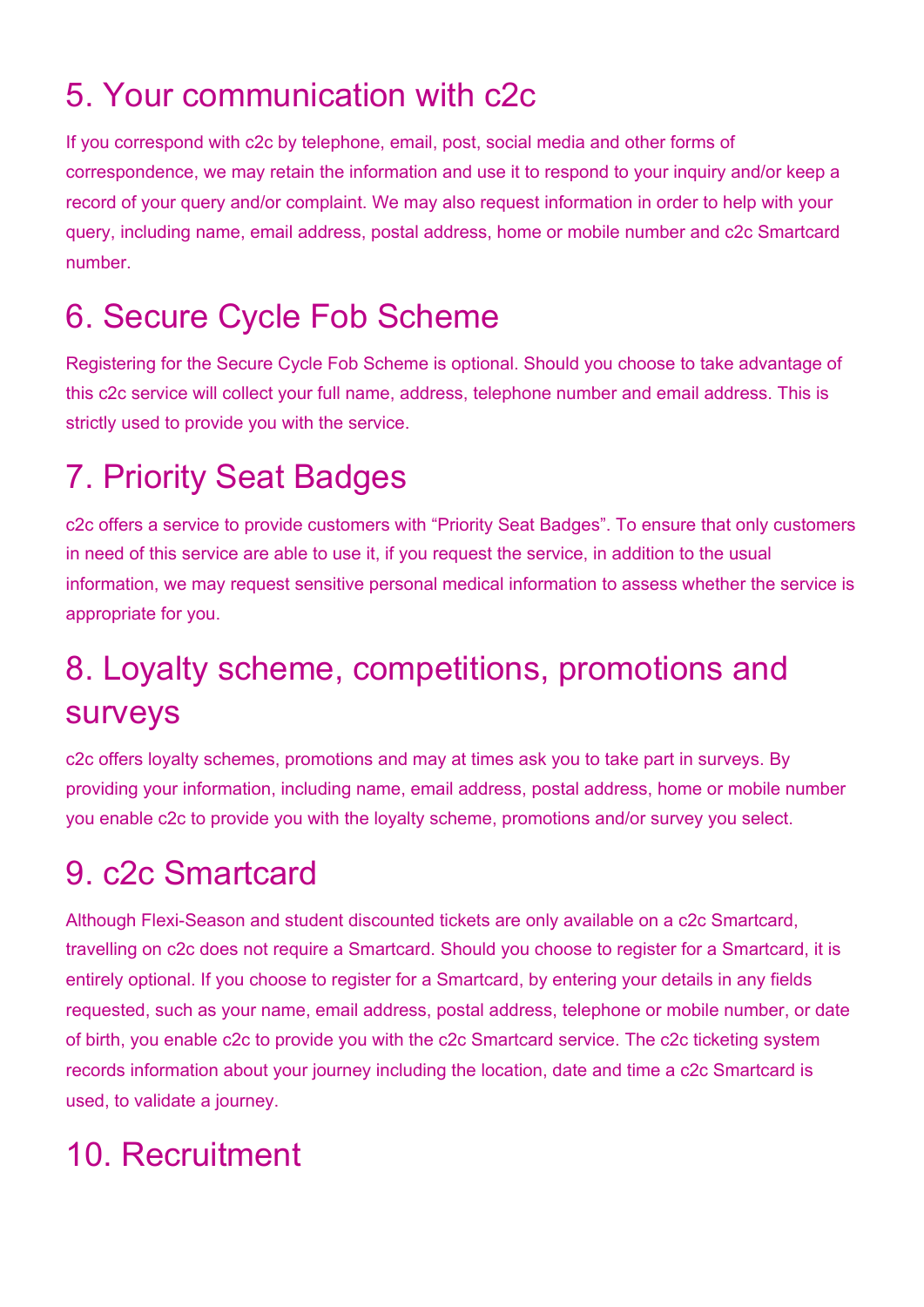Information you provide us through the recruitment process including references, results of pre-employment screening, employment history, relevant experience, achievements, skills and qualifications, equalities monitoring information (if required), the outcome and results of any interviews or tests (which are part of the recruitment process) and any other information you provide us in the context of the recruitment process (e.g. proof of right to work in the U.K.). The information provided enables c2c to consider you for the recruitment process.

c2c and the companies that process recruitment related information on our behalf, will use your personal information for the purposes of recruitment, including to evaluate your application and assess your suitability for the role in question, make a decision about whether you should be selected for interview and appointment, conduct relevant pre-employment screening (e.g. carry out criminal record checks; verify your address, academic qualifications and work experience), review and audit the recruitment process and its outcomes, carry out equalities monitoring activities (with your consent) and identify any future employment opportunities which may be of interest to you.

Your information will only be accessed and processed by authorised personnel, including recruiting line managers, HR professionals and occupational health professionals, who are directly involved in the management and administration of the recruitment process and have a legitimate need to access your personal information.

# 11. CCTV Systems

Our CCTV systems, including Body Worn Cameras (BWV) and Automatic Number Plate Recognition (ANPR), at our stations, premises and on our trains, are used to capture and monitor images of events that take place in specific locations in real time. The images may also be recorded on a computer hard drive or other type media storage device. Cameras may be focussed on a fixed location, set to scan a particular area, or they can be operated remotely by specially trained operators. Some c2c employees are issued with BWV, for example, c2c Revenue Protection Inspectors. These devices are able to capture audio recordings as well as images. The cameras are clearly visible and only switched on in the event of an incident (for example the member of staff being subjected to verbal abuse or threats of violence). c2c owned or operated parking areas may have mobile ANPR cameras fitted in cars capturing number plate data to enforce parking restrictions.

### 12. Delay Repay

Where you choose to provide c2c with your information for a Delay Repay claim, either by filling out a delay repay form online, in person or by registering for Automatic Delay Repay with your Smartcard, we will use the information provided for the purpose of providing this service to you and where necessary, for fraud prevention purposes. Typically, this information will include your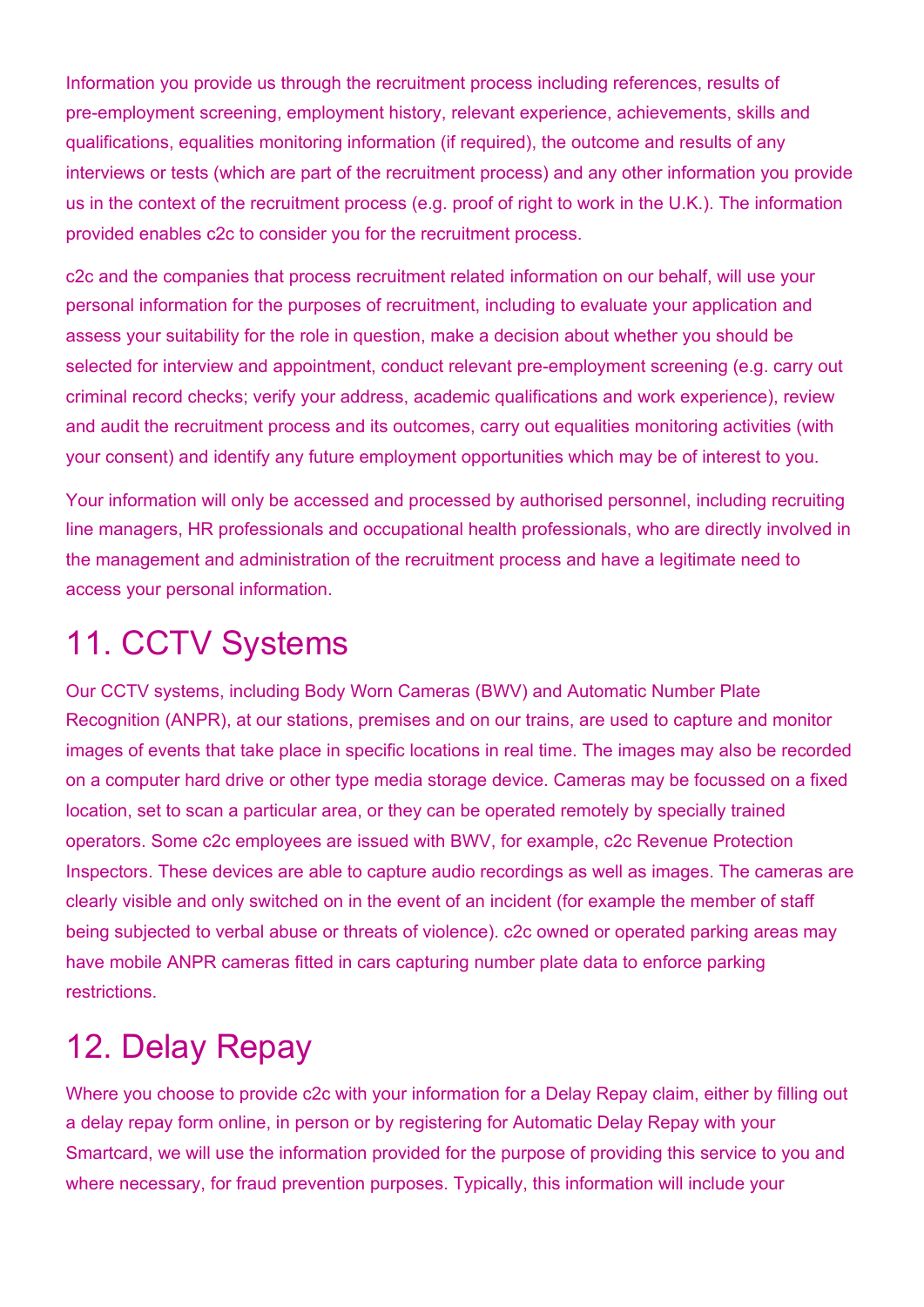purchase details, journey details, bank statement or receipt, name, address, email address and signature.

# 13. Ticket Offices

Where we collect your personal information at ticket offices, it will be because we need your information so that we can provide you with the product and service you are purchasing, confirm your eligibility for certain schemes (e.g. Priority Seat Badges), notify you about changes to our service, produce tickets, process payments or confirm orders, alert you about your booked journeys and process automated delay refunds (Delay Repay).

### 14. Third Parties

We may hold personal information about you that has been provided to us by other train companies and other companies. All third parties will have obtained your permission to share your information with us for the purposes for which the information was collected.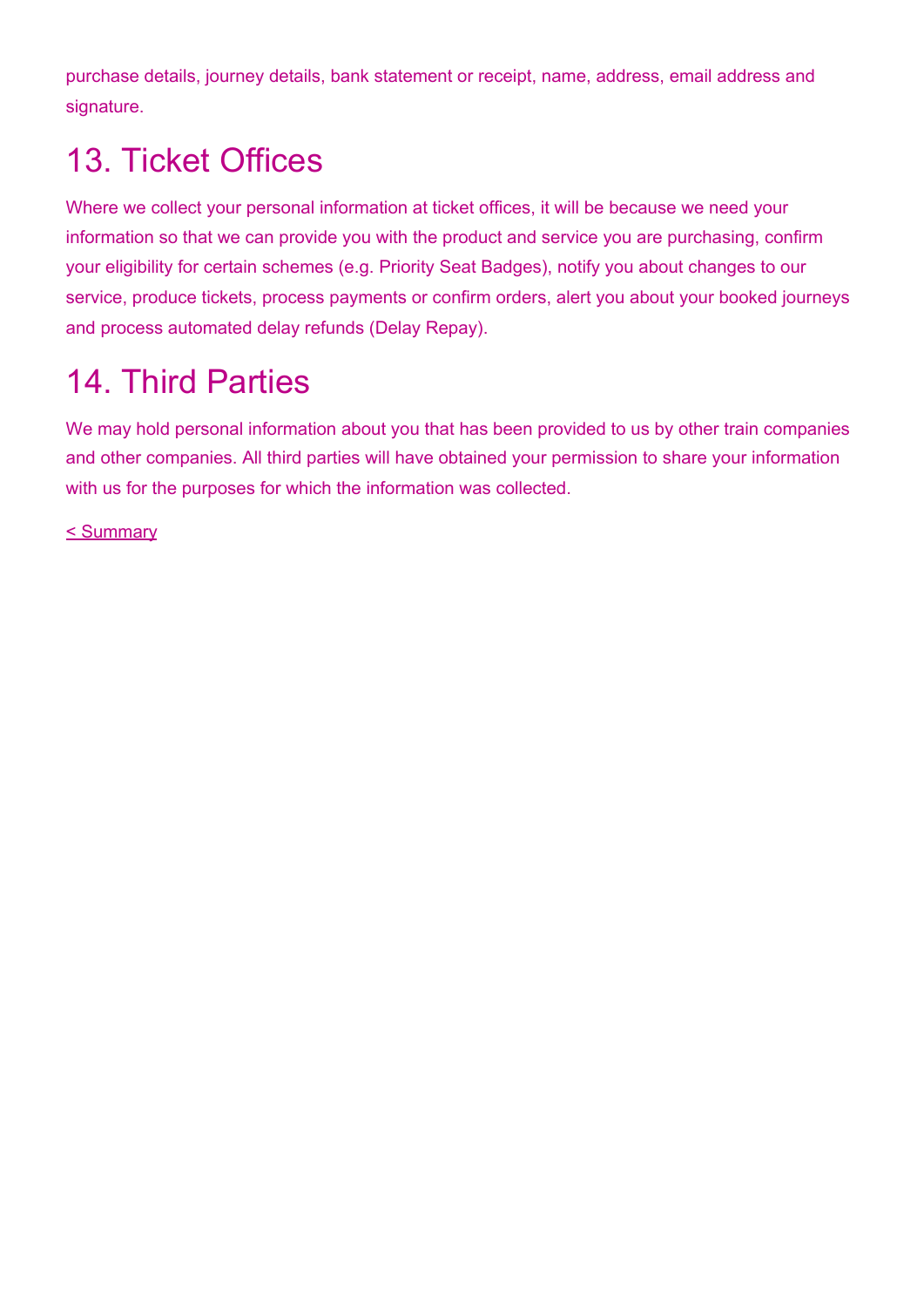# Sharing personal information

Information about purchases and use of our services are stored in association with your c2c account. The personal information which c2c collects about you is stored in one or more data bases hosted by us and by third parties located in the UK and the EU.

#### [Learn](https://www.c2c-online.co.uk/privacy-and-cookies-notice/#more) more

c2c has contracts with some third party service providers, who provide the administration and 'back office' services that ensure the efficient day-to-day operation of our services, products as well as for out recruitment and selection process. Therefore the information you provide may be shared with these third parties for the purposes of providing you with our services and products. Where you have provided us your personal information in the application of a job role with c2c we may also share you information with third parties for employment assessment and to carry out pre-employment screening, like obtaining references from previous employers, or requesting a Disclosure and Barring Service check. In all cases, these third parties will only process applicant information in accordance with c2c's instructions and make decisions regarding the information as part of the delivery of their services; they are also required to put in place appropriate security measures that ensure an appropriate level of protection for personal information.

We may disclose your personal information to train operating companies with whom we share stations, including TfL, London Overground, Arriva and Greater Anglia, where you use your c2c Smartcard to tap in and/or out on their gates. We may also disclose your personal information to them for ticketing and information services.

In some circumstances, c2c may disclose your personal information to the police and other law enforcement agencies) if it is necessary for the prevention or detection of crime and/or the apprehension or prosecution of offenders. Each police request to c2c is dealt with on a strictly case by case basis to ensure that any such disclosure is lawful, proportionate and that we are legally obliged to do so.

Only when necessary, c2c may also disclose your personal information to other third parties in order to defend c2c's legal rights, or in an emergency where the health or personal security of an applicant is at risk.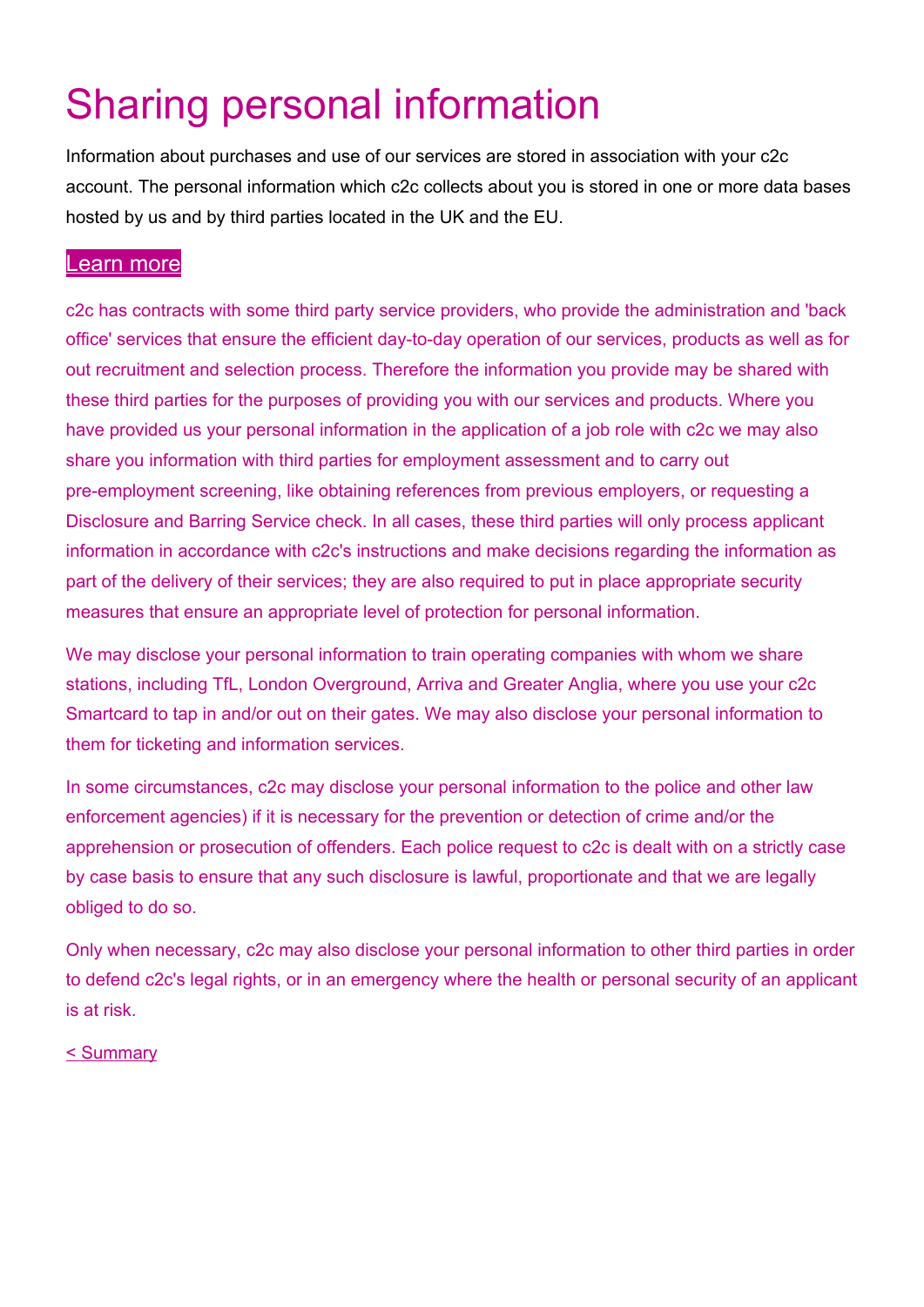# Keeping your personal information secure

c2c takes the privacy and trust of customers, job applicants and employees very seriously. We have a range of robust policies, processes and technical measures in place and maintain physical, technical and administrative safeguards to protect your personal information.

#### [Learn](https://www.c2c-online.co.uk/privacy-and-cookies-notice/#more) more

Access to systems that hold personal information is restricted to authorised personnel, who need to know that information to provide you c2c services or products, through the use of unique identifiers and passwords. Your personal information is stored on systems that are protected by secure network architectures and are backed-up on a regular basis (to a second secure location) for disaster recovery and business continuity purposes; and to avoid the risk of inadvertent erasure or destruction.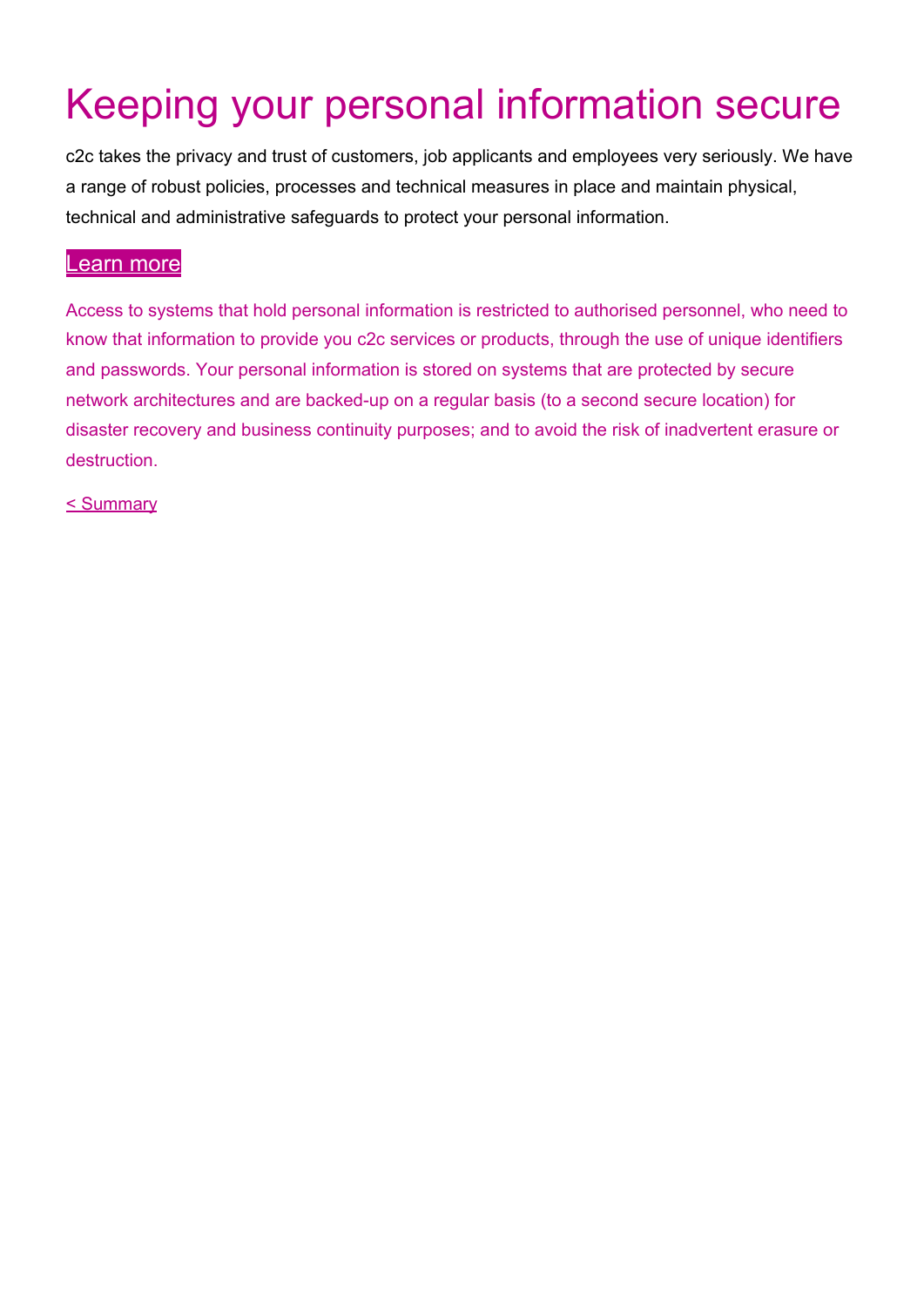# Transferring personal information outside the EU

c2c collects and transfers personal data outside the EU only: with your consent; to perform a contract with you; or to fulfill a compelling legitimate interest of c2c in a manner that has been carefully considered to not outweigh your rights and freedoms. c2c only does so under the contractual protections afforded under Standard Contractual Clauses for data transfers between EU and non-EU countries. This is to ensure that suitable safeguards to protect the privacy and security of your personal information is applied and to use it only consistent with your relationship with the c2c and the practices described in this Privacy Notice.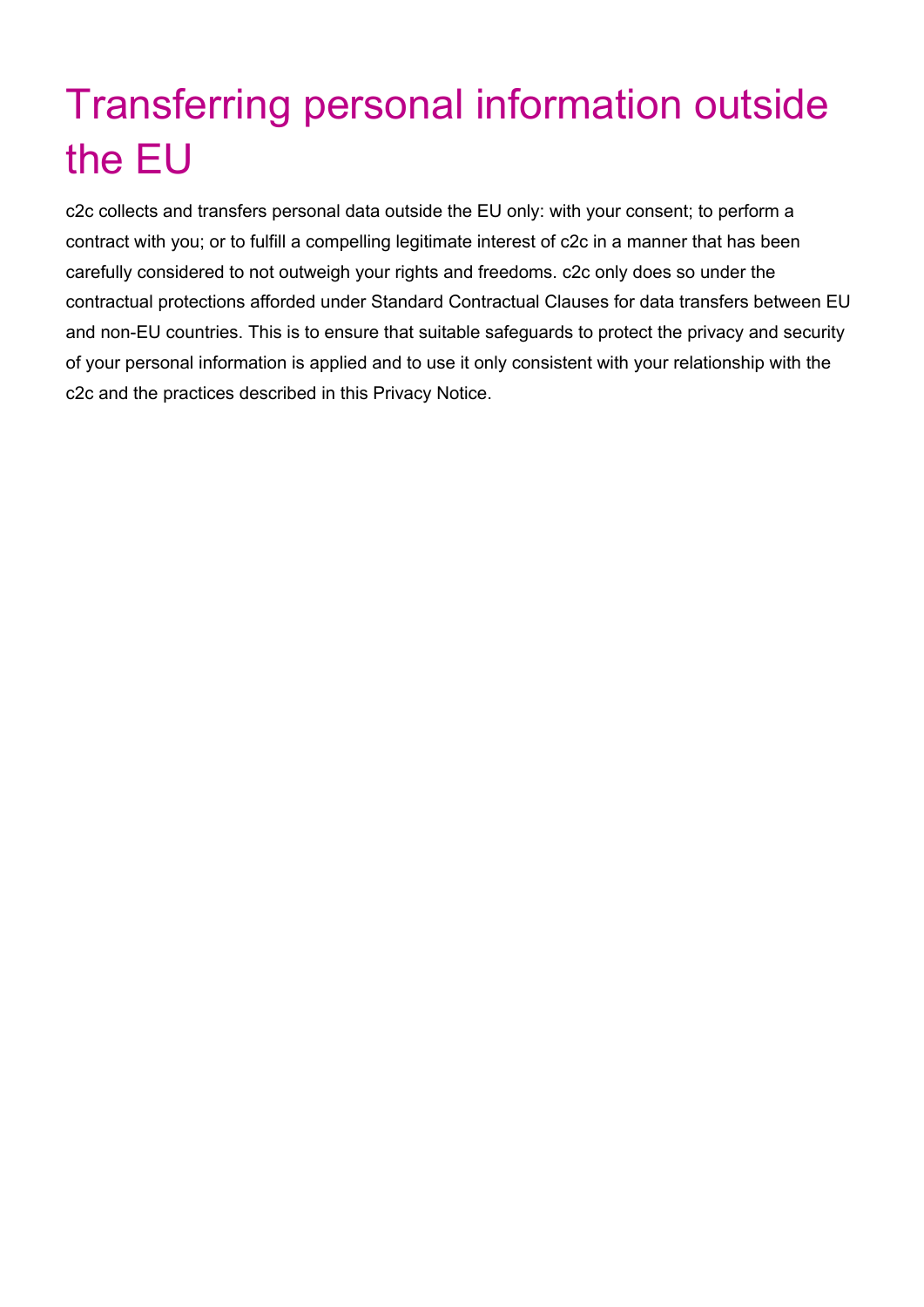# Data storage and retention

Your personal data is stored by c2c on its servers in the UK, and on the servers of the cloud-based database management services that c2c has contracted with. Some of the cloud servers are located outside the EU, however, in all cases the information is safeguarded through Standard Contractual Clauses for data transfers between EU and non-EU countries. c2c will only retain your personal information data for as long as is necessary, including for any relevant legal retention requirements. We will securely destroy the information once it is no longer necessary to retain it. For more information on where and how long your personal data is stored please contact us DPO@c2crail.net.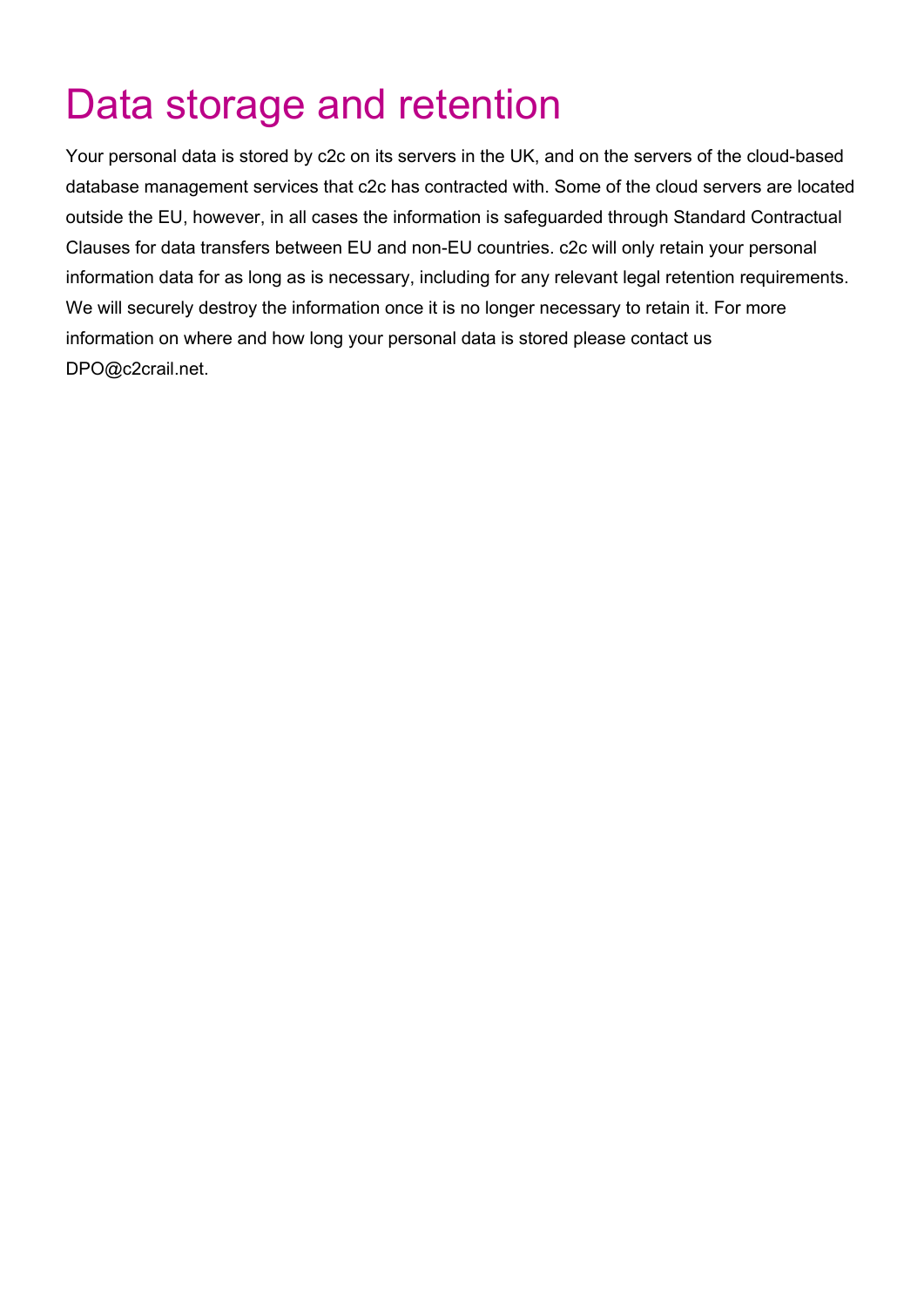# Data subject rights

Under the data protection law, you have rights we need to make you aware of. The rights available to you depends on our reason for processing your information.

your right to access a copy of the personal information we hold about you; your right right to rectification of inaccurate personal information we hold about you; your right to restrict our use of your personal information; your right to erasure, be forgotten; your right to data portability; and your right to object to our use of your personal information.

Where we rely on consent as the legal basis on which we process your personal information, you may also withdraw that consent at any time. If you are seeking to exercise any of these rights, please contact us at DPO@c2crail.net.

You are not required to pay any charge for exercising your rights. We normally have one month to respond to your request. Please note that we will need to verify your identity before we can fulfill any of your rights under data protection law. This helps us to protect the personal information belonging to our customer against fraudulent requests.

This Privacy Notice is intended to provide you with information about what personal information c2c collects about you and how it is used. If you have any questions, please contact us at DPO@c2crail.net.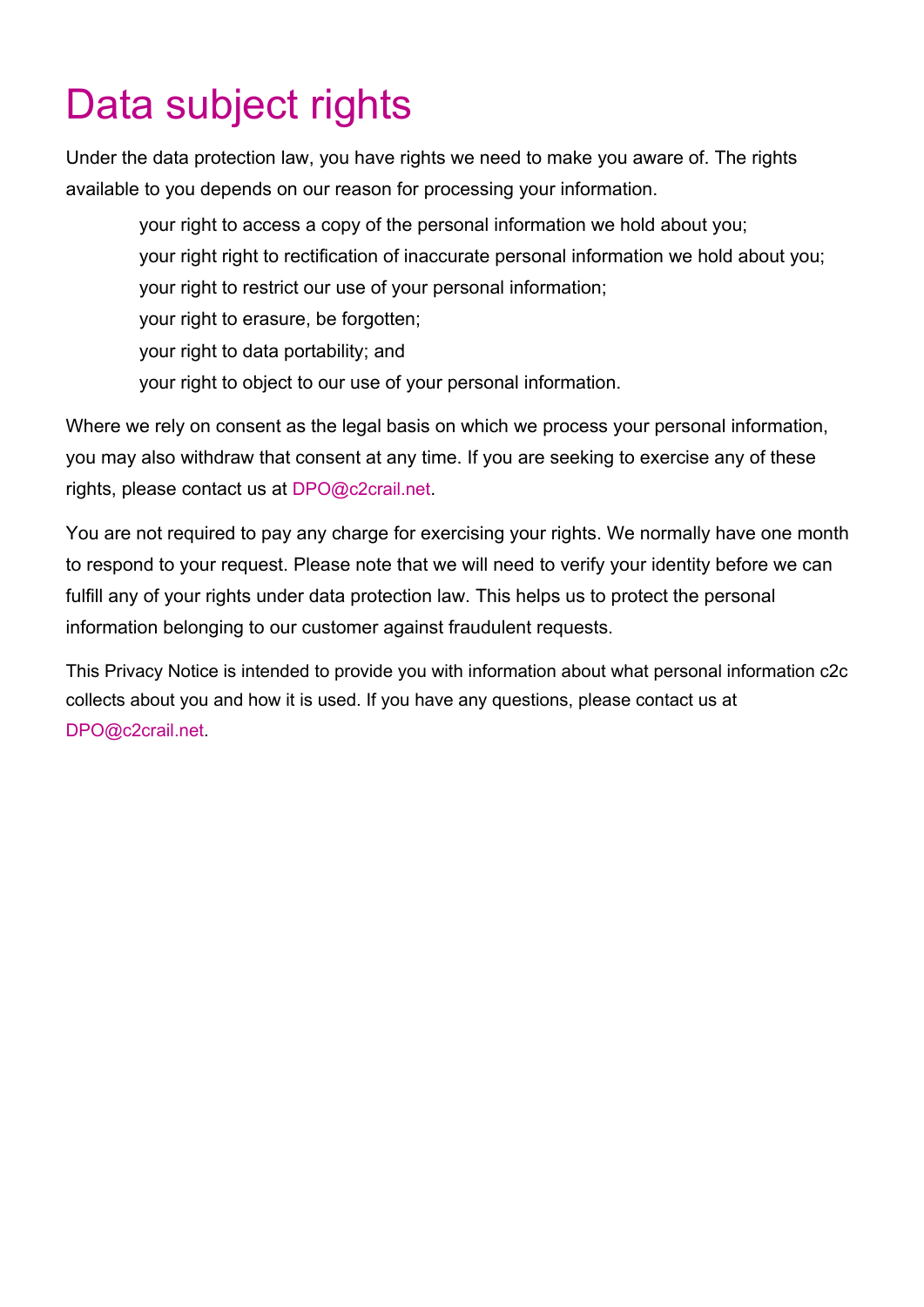# Data Protection Officer

c2c has appointed a Data Protection Officer to ensure we protect personal data of our customers & others and comply with data protection legislation.

If you any questions about how c2c uses your personal data that are not answered here, or if you want to exercise your rights regarding your personal data, please contact our Data Protection Officer:

**Our DPO:** Andy Stewart-Wright

**Email:** dpo@c2crail.net

**Phone:** 0330 109 8130

**Write to:** Data Protection Officer, Trenitalia c2c Limited, 2nd Floor, Cutlers Court, 115 Houndsditch, London EC3A 7BR

You have the right to lodge a complaint with the Information Commissioner's Office. Further information, including contact details, is available at [https://ico.org.uk](https://ico.org.uk/) or call 0303 123 1113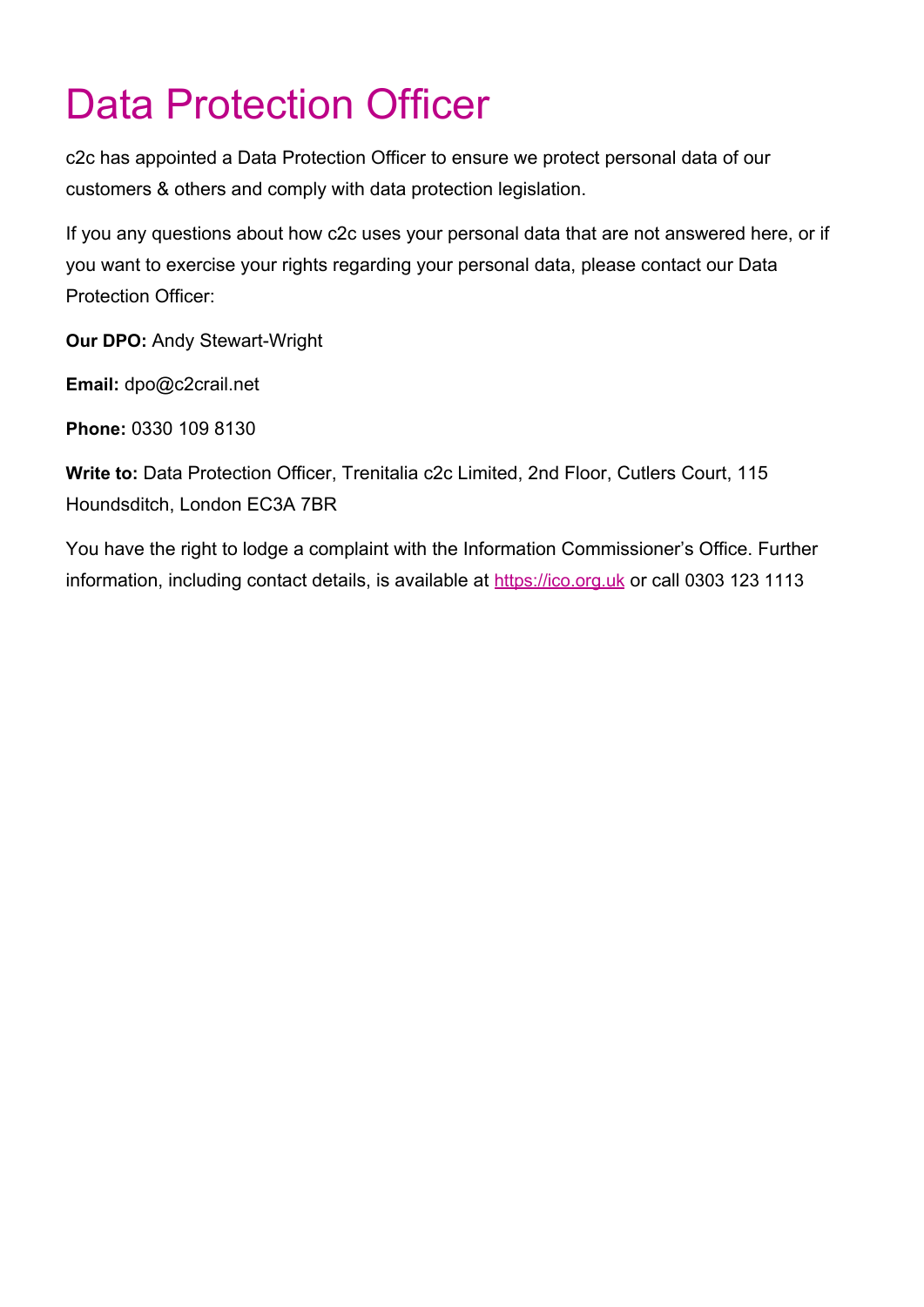# Cookies Notice

As is true of most other websites, c2c's website collects certain information automatically and stores it in log files. The information may include internet protocol (IP) addresses, the region or general location where your computer or device is accessing the internet, browser type, operating system and other usage information about the use of c2c's website, including a history of the pages you view. We use this information to help us design our site to better suit our users' needs. We may also use your IP address to help diagnose problems with our server and to administer our website, analyse trends, track visitor movements, and gather broad demographic information that assists us in identifying visitor preferences. The c2c website also uses cookies and web beacons. c2c may track you when you cross from the c2c website to third party websites, to provide you with targeted advertising.

#### [Learn](https://www.c2c-online.co.uk/privacy-and-cookies-notice/#more) more

You should be aware that when you use our content products and services, we may collect information from the devices you use to receive c2c content, products and services by using 'cookies'. We also collect such information from third party websites, mobile sites and from apps where we show our own adverts, using cookies and related ad technology.

If you'd like to learn how to manage these cookies and choose whether or not to receive information of different types, please see the section "controlling my cookies" below.

#### 1. So what are cookies?

Cookies are small bits of text that are downloaded to the devices you use to receive c2c products and services and to access online information. Your browser makes these cookies available every time you visit the website again, so it can recognise you and can then tailor what you see on your device.

#### 2. How do we use cookies?

We use cookies to provide the content, product or service you have asked for. Some of these cookies are essential to help your devices download or stream the information, or so you can move around websites and use their features. Without these cookies, content, products or services you've asked for can't be provided.

Here are some examples of essential cookies:

Positioning information on a smartphone screen, tablet or other screen, so you can see the website and use its functionality.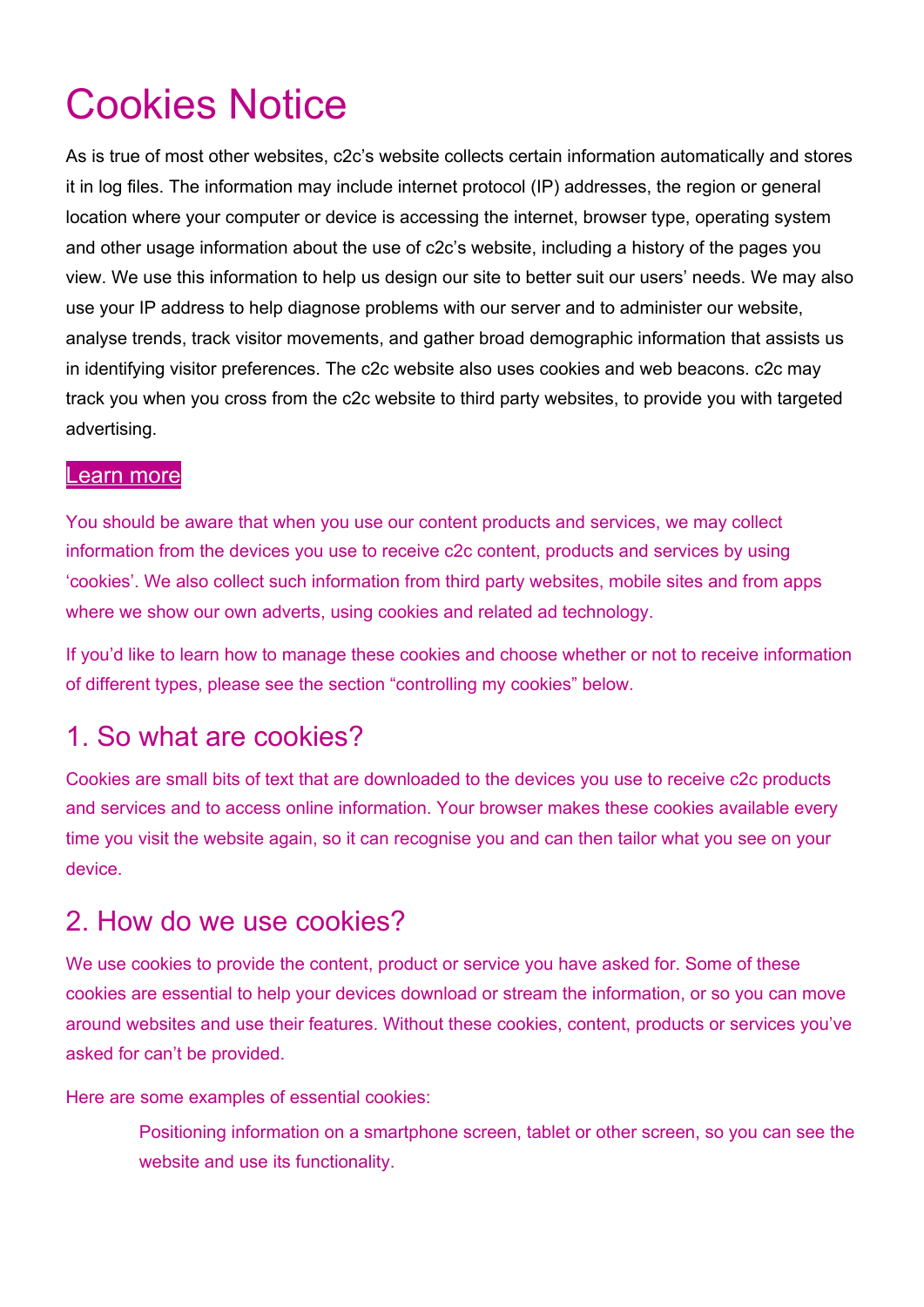Keeping you logged in during your visit or enabling you to stream content; without cookies you might have to log in on every website you visit or repeatedly adjust your volume and viewing settings.

When you add something to an online shopping basket, cookies make sure it's still there when you get to the checkout.

We use cookies to improve your browsing experience. These cookies allow our application or website to remember choices you make and they provide improved features. For example:

Remembering if you've filled in a survey, so you're not asked to again.

Remembering if you've been to the application or website before.

Restricting the number of times you're shown a particular advertisement (frequency capping).

Showing you information that's relevant to content, products or services that you receive.

We use cookies for analytics. We like to keep track of, for example, what information and links are popular and which ones don't get used as much. This helps us keep our information relevant and up to date. It's also useful to be able to identify trends of how people find their way through our information as well as when and where an error message may originate from.

Analytics cookies are used to gather this information. The information collected is grouped with the information from everyone else's cookies. We can then see the overall patterns of usage rather than any one person's activity. These 'analytics' cookies are used to improve how an application, a website and its pages work.

The c2c website uses Google Analytics, a web analytics service provided by Google, Inc. Google Analytics sets a cookie in order to evaluate your use of the website and compile reports for us on activity on the website.

Google stores the information collected by the cookie on servers outside the EU. Google may also transfer this information to third parties where required to do so by law, or where such third parties process the information on Google's behalf. Google will not associate your IP address with any other data held by Google. By using the c2c website, you consent to the processing of data about you by Google in the manner and for the purposes set out above.

Our applications, web locations, website and communications you get from us can contain small invisible images known as 'web beacons' or 'pixels'. These are used to manage the interaction between you and the online information or email and allows us to assess the effectiveness of the communication.

We also use affiliate cookies. Some of our web based information will contain promotional links to other companies' sites, for example on vista. If you follow one of these links and then register with or buy something from that other site, a cookie is used to tell the other site that you came from on our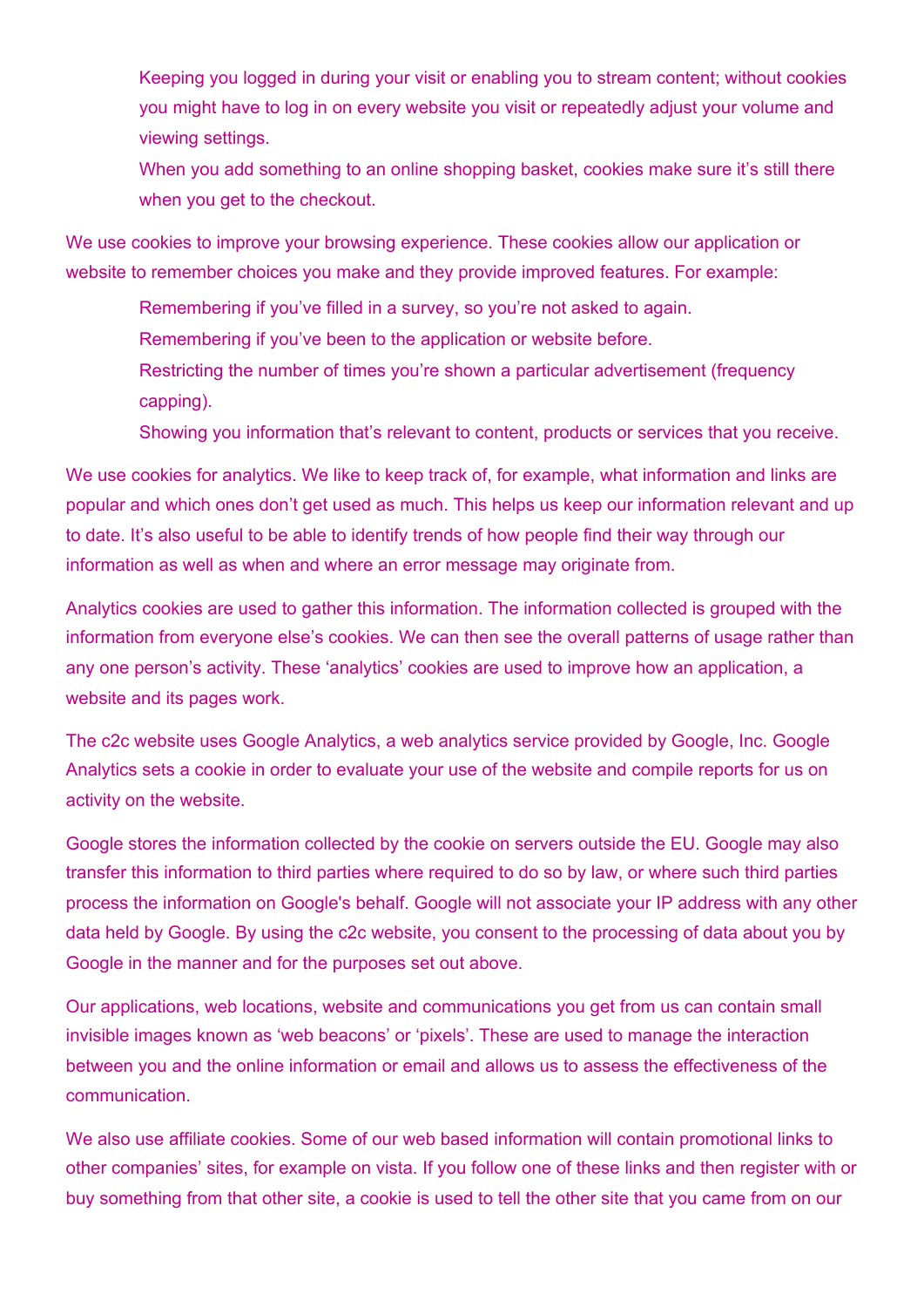sites. That other site then may pay us a small amount for the successful referral. The [Internet](http://www.iab-performance-marketing-explained.net/) [Advertising](http://www.iab-performance-marketing-explained.net/) Bureau provides a helpful guide on how affiliate marketing works.

### 3. How we show advertising and marketing that is relevant to you

We sell space on vista, our onboard entertainment system. The adverts will often contain cookies and related ad technology which is placed by third part partners, for example, ad servers, ad agencies, ad network providers and research firms. These partners use the browsing information collected from these cookies to:

Put a limit on the frequency in which you see the same ad (frequency capping). Help show other advertisements that are relevant to you while you're using vista. The information about your browsing activity may be grouped with information about what is being accessed by other users, into interest groups, and then used to show you advertisements based on those interests. This is often referred to as Online Behavioural Advertising (OBA).

### 4. We won't sell your personal information collected from cookies

We don't sell personal data collected from cookies to any other organisations. If you want to know about data collected by third parties when you click on their adverts, we encourage you to check their privacy notice/policy to get more information.

It's also easy to manage your cookies if you want to, for example, choosing not to receive behavioural advertising.

#### 5. Controlling your cookies

#### **How to see and manage cookies through your browser**

All modern browsers will allow you to see what cookies you have, as well as allowing you to clear them individually or to clear them all. For detailed info on how to do this, [aboutcookies.org](https://www.aboutcookies.org/) provides in depth information and steps.

#### **How to choose not to receive OBA and other tracking Cookies**

Your browser will offer a variety of tools to help you understand and apply choices over online behavioural advertising.

There are also other ways you can choose not to receive online behavioural advertising and other tracking cookies. You can go to [youronlinechoices.com](http://www.youronlinechoices.com/uk/your-ad-choices) for more information, tips and guides on this.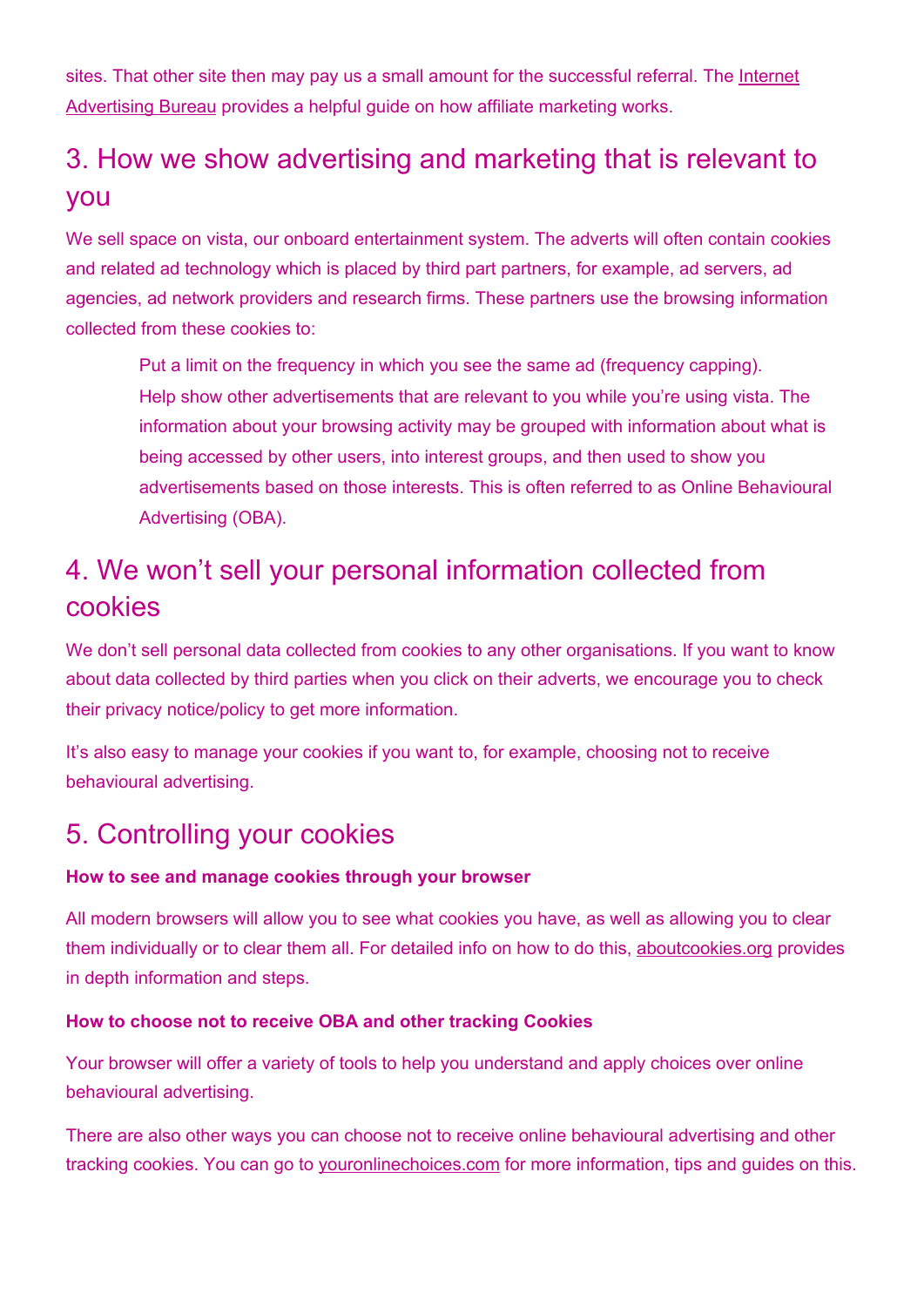### 6. List of Cookies we use

To view the cookies for the c2c website please select the Cookie Preferences link at the bottom of any webpage and select "show details" to manage your preferences directly. You can also view the full list of cookies we have with relevant third parties here:

View [relevant](https://www.c2c-online.co.uk/media/17519304/c2c_cookies_with_third_parties.pdf) third party cookies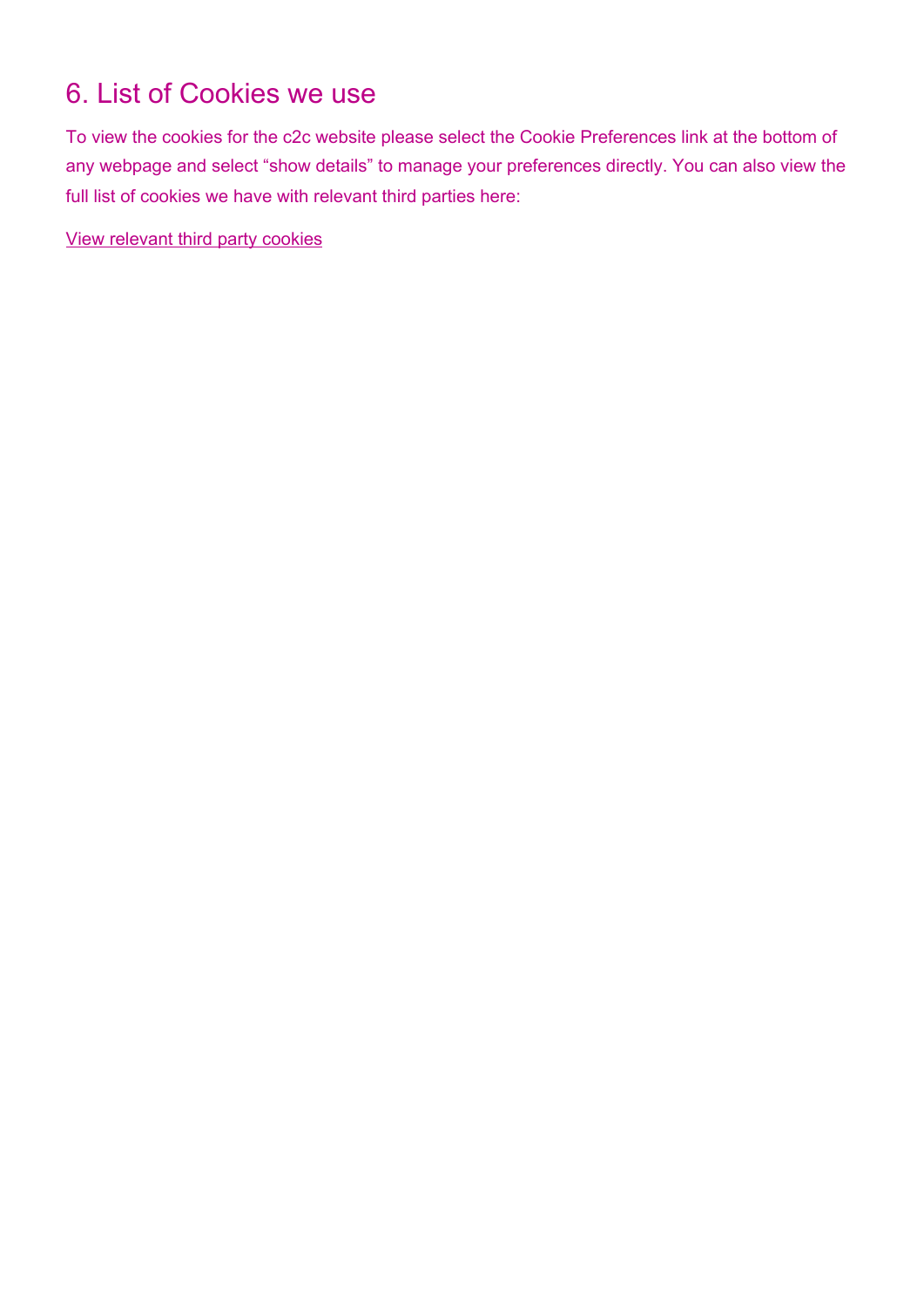# Changes and updates to this Privacy **Notice**

As c2c and its services and products change from time to time, this Privacy and Cookies Notice can be expected to change as well. We reserve the right to amend the Privacy and Cookies Notice at any time, for any reason, without notice to you, other than the posting of the amended Privacy and Cookies Notice at this Site. We will, however, make all reasonable endeavours to notify you of any changes, including by posting a notice banner advising of any material changes on our website. We may also e-mail periodic reminders of our notices and will e-mail registered c2c customers of any material changes. Nevertheless you should check here regularly to see the current Privacy and Cookies Notice that is in effect and any changes that may have been made to it.